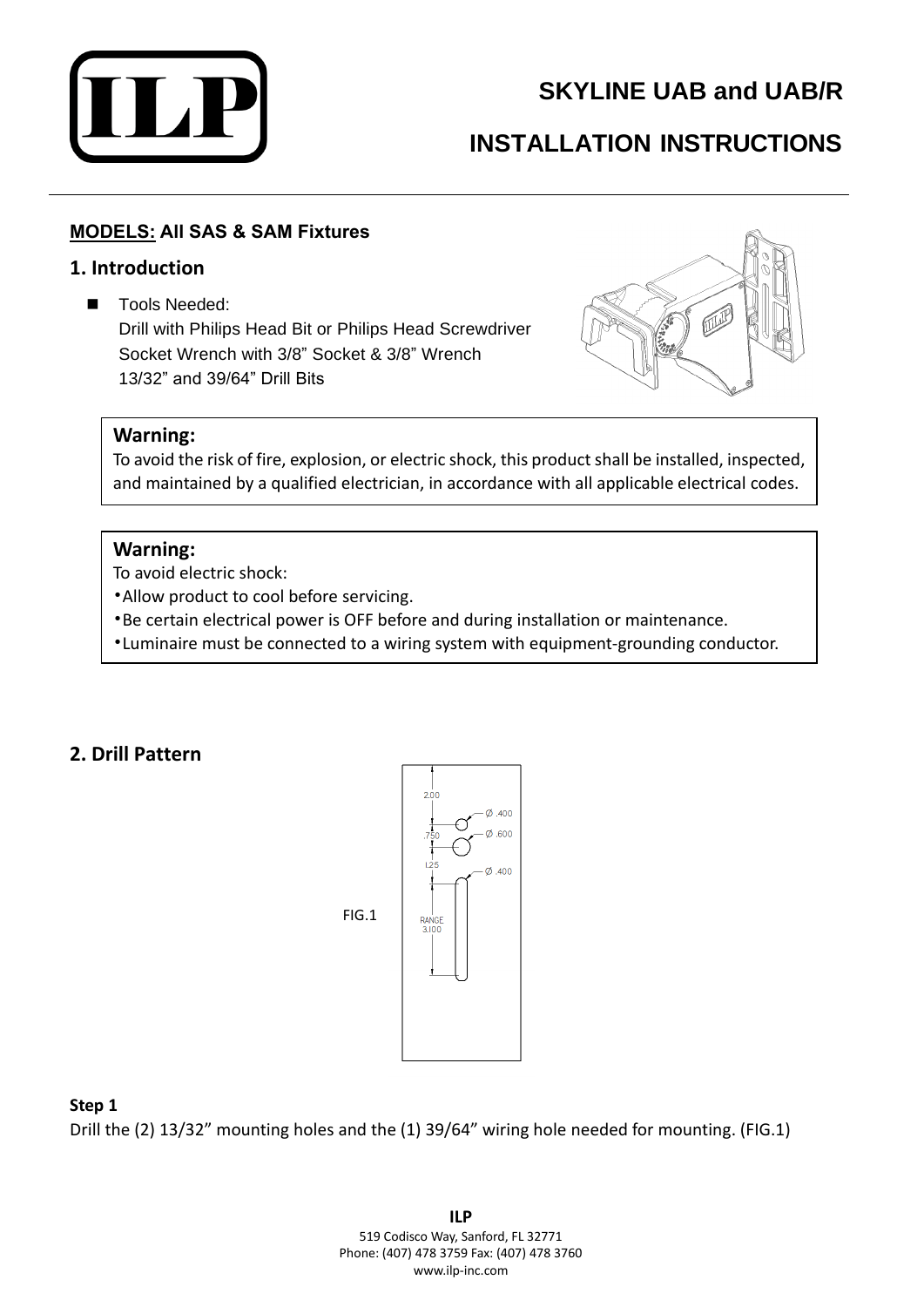## **3. Installation**



#### **Step 2**

Locate the side bracket cover and remove the (5) screws. (FIG.2) With the provided mounting hardware install the UAB bracket to the mounting holes drilled on the pole. If using a Round Pole Adapter, place adapter between UAB bracket and Pole before mounting. (FIG.3) Tighten bolts to 20 ft-lbs (240 in-lbs) Check UAB is fully secure before proceeding. (FIG.4)



#### **Step 3**

Open the driver door to the Skyline fixture and align with the UMB bracket. Slide the fixture down over the UMB bracket channel so that the fixture and bracket are flush. Attach the (2) provided 8/32" screws through the UMB bracket bottom to secure the Skyline fixture. Tighten screws to 10 ft-lbs (120 in-lbs). (FIG.5) Locate the pivot cover and remove the (2) screws to access the pivot bolt needed to rotate the fixture. (FIG.6)



#### **Step 4**

With a 3/8" socket, loosen the pivot nut and rotate fixture to desired angle. Once desired position is achieved, tighten the pivot nut to 15 ft-lbs (180 in-lbs). (FIG.7)

> **ILP** 519 Codisco Way, Sanford, FL 32771 Phone: (407) 478 3759 Fax: (407) 478 3760 www.ilp-inc.com